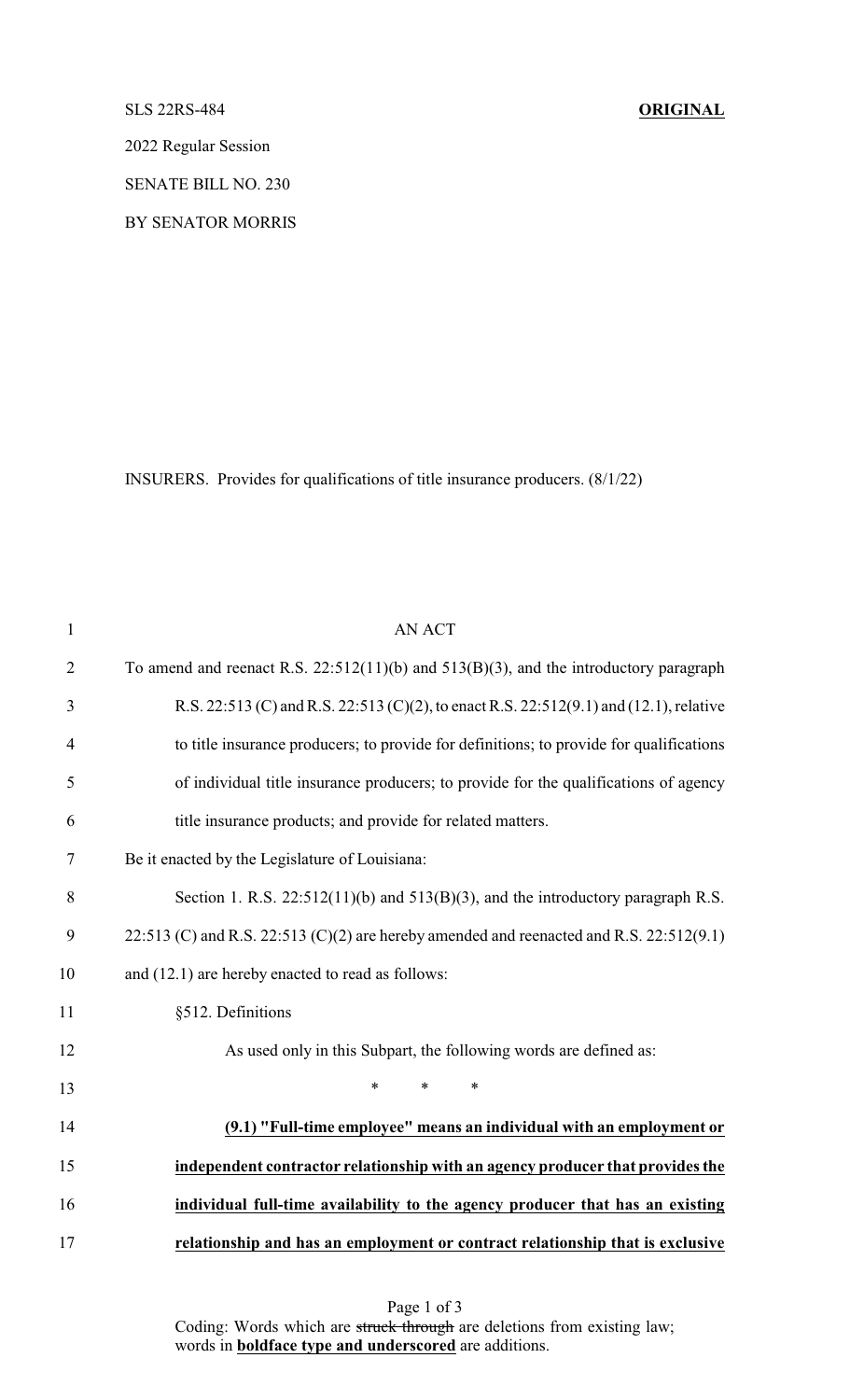| $\mathbf{1}$   | to the agency producer and the agency producer's affiliated businesses.                |
|----------------|----------------------------------------------------------------------------------------|
| $\overline{2}$ | $\ast$<br>*<br>$\ast$                                                                  |
| 3              | $\ast$<br>$\ast$<br>∗<br>(11)(a)                                                       |
| 4              | (b) "Agency title insurance producer" or "agency producer" shall mean a                |
| 5              | business entity appointed to represent a title insurer, whose principal place of       |
| 6              | business is physically located in this state, or and who has designated a resident     |
| 7              | <b>Hicensed</b> individual producer employed by the business entity as responsible for |
| 8              | complying with the requirements of this Section. insurance laws, rules and             |
| 9              | regulations of this state.                                                             |
| 10             | $\ast$<br>∗<br>$\ast$                                                                  |
| 11             | (12.1) "Principal place of business" means the place that the officers or              |
| 12             | other principals of an agency title insurance producer direct, control, and            |
| 13             | coordinate the business activities of the entity.                                      |
| 14             | $\ast$<br>$\ast$<br>$\ast$                                                             |
| 15             | §513. Title insurers and producers; qualifications                                     |
| 16             | $\ast$<br>$\ast$<br>$\ast$                                                             |
| 17             | B. The qualifications for each individual title insurance producer shall be as         |
| 18             | follows:                                                                               |
| 19             | $*$ $*$<br>$\ast$<br>$\ast$                                                            |
| 20             | (3) Shall hold a high school diploma, a diploma for completion of a home               |
| 21             | study program approved by the State Board of Elementary and Secondary Education,       |
| 22             | or a high school equivalency diploma issued after successfully completing the test     |
| 23             | of general educational development, or a college or post graduate degree.              |
| 24             | C. The qualifications for each an agency title insurance producer shall be as          |
| 25             | follows:                                                                               |
| 26             | $\ast$<br>$*$ and $*$<br>∗                                                             |
| 27             | (2) Shall employ designate at least one licensed resident individual producer          |
| 28             | licensed for the line designated with responsibility for ensuring compliance with the  |
| 29             | requirements of this Section. The designated resident producer shall have a            |
|                |                                                                                        |

Page 2 of 3 Coding: Words which are struck through are deletions from existing law; words in **boldface type and underscored** are additions.